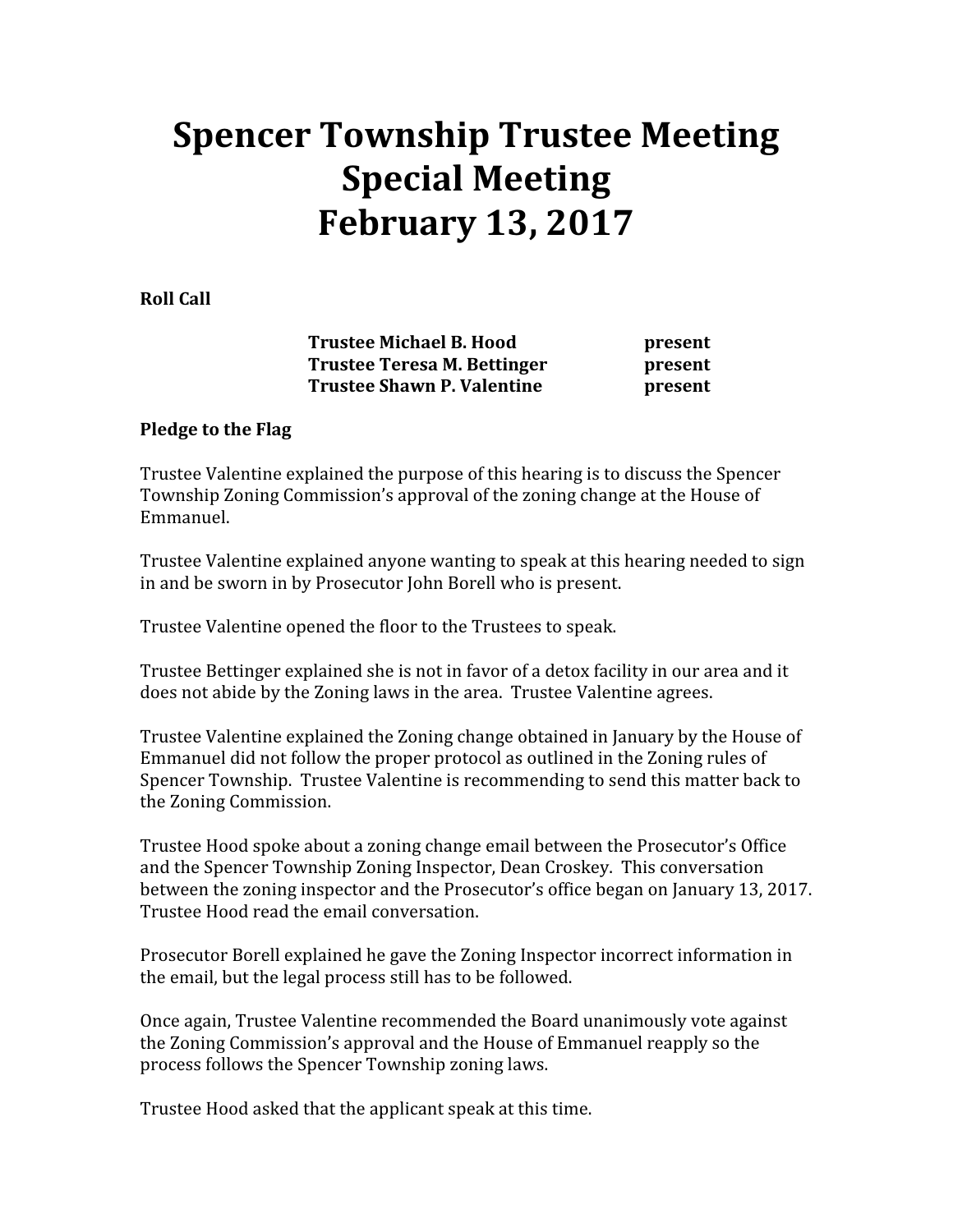At this time, Prosecutor Borell swore in all who wanted to speak on this matter.

Mr. Marcus Goodwin spoke on the renovations the House of Emmanuel has completed on the Old Spencer Sharples School. He explained detox could be just one of the services provided. He felt communication would be the key to everyone understanding what is going on at the Joshua Treatment Center. He asked that they be allowed to expand the services.

Mr. Warwick Goodwin explained there was no name change at the House of Emmanuel. The House of Emmanuel can better serve the community if they partnered with another company. They are still providing the same services they always have. They are offering preventative treatment. He explained they are also offering jobs to people in the community. He explained his company did everything asked of them by the Spencer Township zoning office.

Trustee Valentine explained no one is concerned about the name change. He stated this entire situation occurred because of clerical errors on the part of the Prosecutor's Office and the Zoning Office of Spencer Township.

Mr. Jack Gulvas, resident and Chair of the Zoning commission, explained he thought the Zoning Commission followed the proper procedure when they approved this zoning change.

Mr. Ray Palawczyk, resident and member of the Zoning Commission, felt the Zoning Commission Board was not fully informed. He said the facts were never explained.

Mrs. Deb Bettinger, resident, feels a detox center would not be good for the Township. We are trying to improve the Township she explained. She knows the center is trying to improve the Township, but she does not feel this would improve it.

Reverend Jerry Boose, property owner in Spencer Township, stated he is all for helping people. His concern is there was no communication regarding this issue. He has received several calls from concerned community members. He feels the community needs to be informed of what is to come.

Lisa Katt, resident, feels the Township needs to follow the proper channels. She felt it was initially explained as a treatment center, but now the representatives from the House of Emmanuel are explaining it was more of a prevention center. She felt the representatives from the house of Emmanuel misled the public.

Jim Baum, resident, said he was initially confused. He asked for an explanation of what the facility actually is.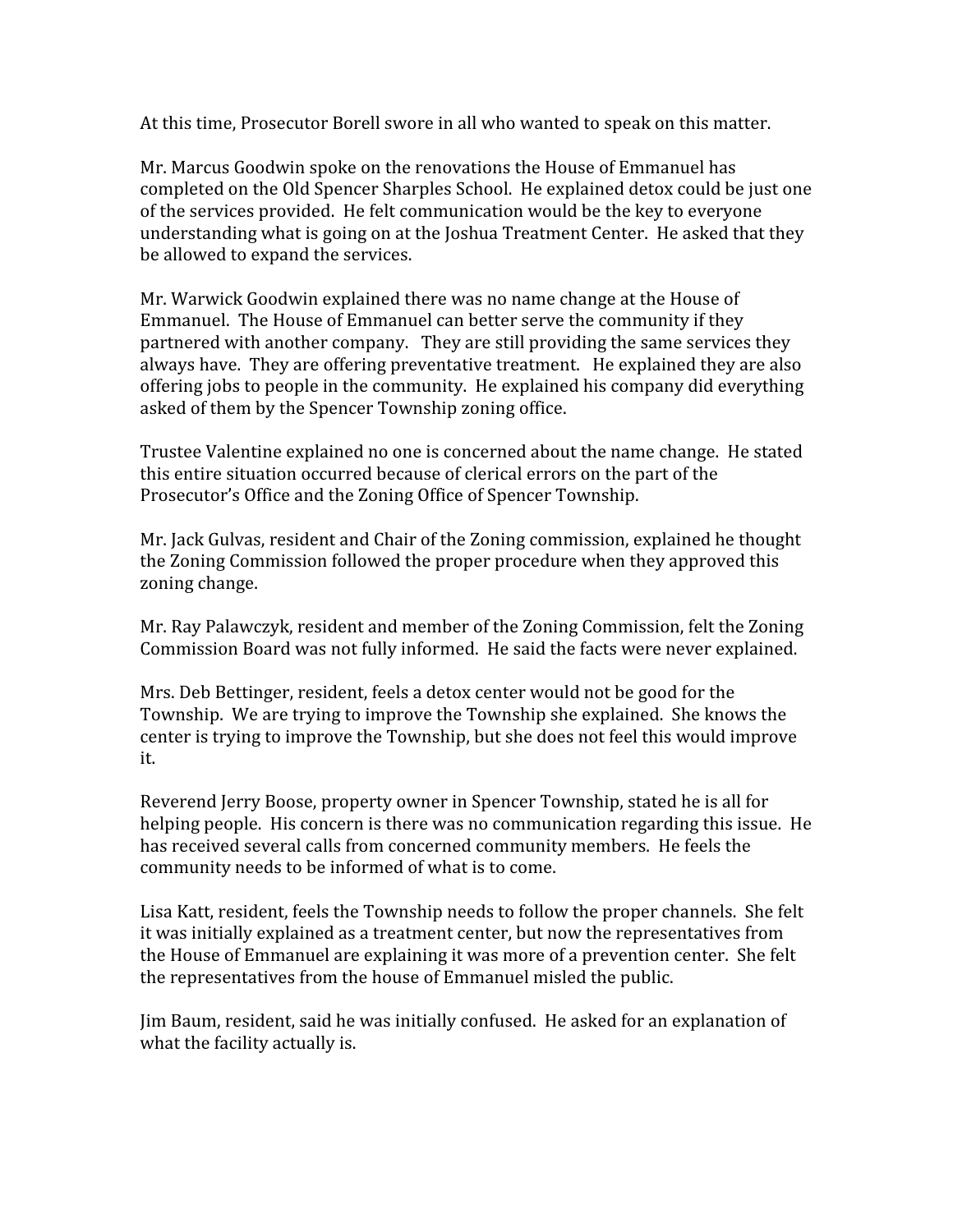Tyler Davis, former resident of the House of Emmanuel and now a Sergeant in the Marine Corps, spoke on the good this facility would do for individuals in the program and the community.

Once again Trustee Valentine stated he would recommend the Board unanimously deny the Zoning Commissions decision and redo the process.

Mr. Marcus Goodwin explained some of the proposed functions of the House of Emmanuel.

Trustee Bettinger explained when she researched this treatment center; the Company running detox part of the program informed her the Joshua Treatment Center would be an inpatient facility. Three different offices told her this.

Trustee Valentine asked if drug addicts were being brought in the community, it was explained drug addicts in the community would be served, but most importantly drug addicts are already in the community.

Bruce Boerst, lawyer for House of Emmanuel, explained the facility would not be a lock up facility. Trustee Valentine explained this decision would be appealed.

Bruce Boerst asked that the decision go through as approved. Mr. Borell said if there were procedural errors the recommendation could be revoked.

Bruce Boerst asked that his clients be allowed to run business as usual. If the application needs to be reapplied his clients are willing to do so.

Trustee Hood read correspondence indicating the Lucas County Planning Commission was aware of this Zoning text change.

Trustee Hood asked why does the applicant have to pay the price because the Township made a procedural error.

Prosecutor Borell said the Township is open for legal action regarding this matter.

Resident, Regina Tilman Chair of the BZA, asked that the community be involved if we have to start all over again. She is concerned about the children being in close proximity to the facility.

Prosecutor Borell spoke and informed the Board, the correct terminology is actually conditional use.

Mr. Marcus Goodwin spoke and asked that the Board allow them to go forward with the Zoning Commission's initial decision.